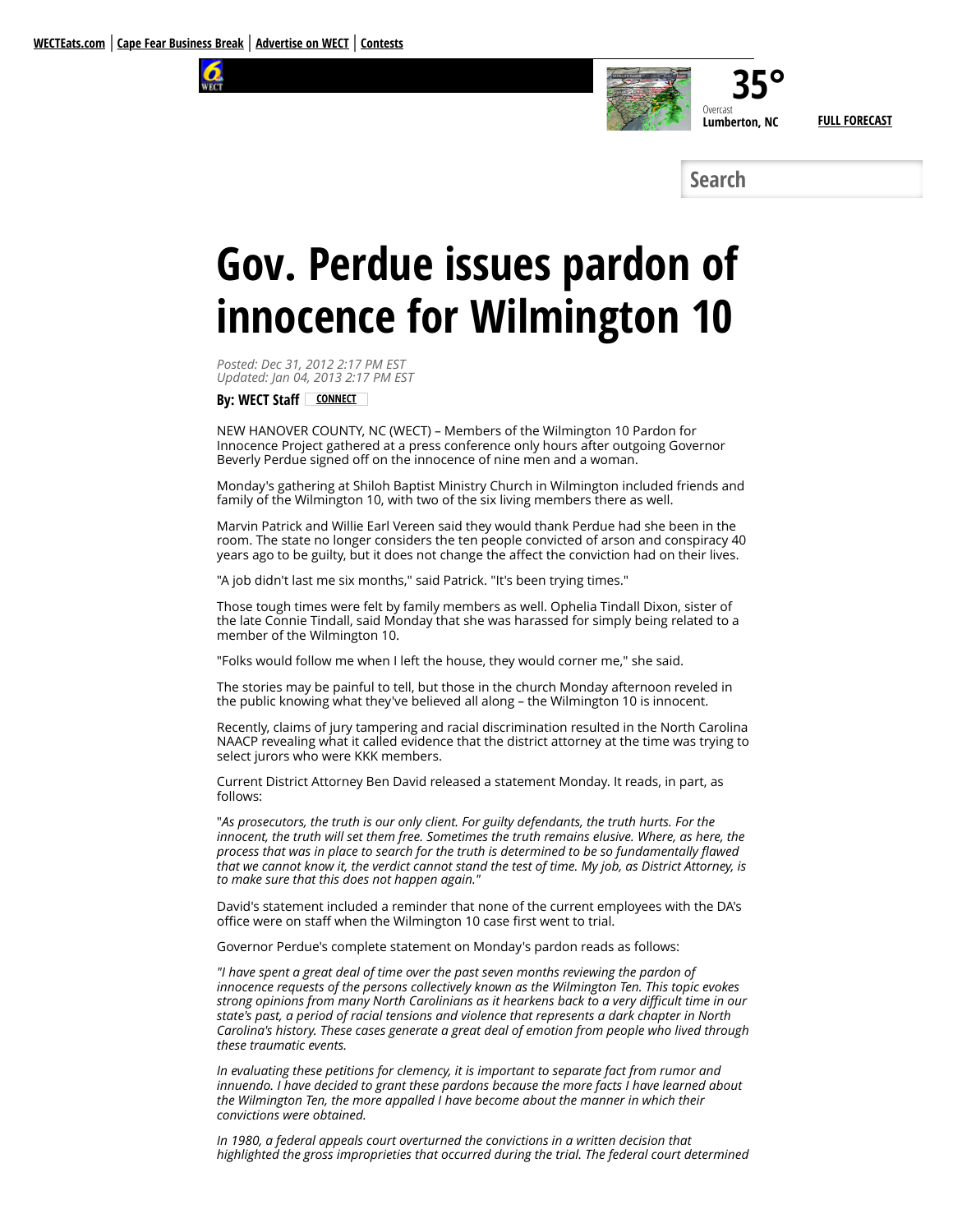*as a matter of law that numerous instances of prosecutorial misconduct and other constitutional violations took place. Among other things, the court ruled that with regard to the testimony of the prosecution's key witness – upon whose credibility the case depended entirely - - "the conclusion is inescapable that [he] perjured himself" and that "this fact was bound to be known to the prosecutor . . ." The court also declared that it was undisputed that key documents had repeatedly been withheld from defense lawyers. It also found numerous errors by the trial judge that had the effect of unconstitutionally prejudicing the defendants' ability to receive a fair trial.*

*Since the trial ended, the prosecution's key witness and two supporting witnesses all independently recanted their testimony incriminating the defendants. Furthermore, last month, new evidence was made available to me in the form of handwritten notes from the prosecutor who picked the jury at trial. These notes show with disturbing clarity the dominant role that racism played in jury selection. The notes reveal that certain white jurors believed to be Ku Klux Klan members were described by the prosecutor as "good" and that at least one African American juror was noted to be an "Uncle Tom type."*

*This conduct is disgraceful. It is utterly incompatible with basic notions of fairness and with every ideal that North Carolina holds dear. The legitimacy of our criminal justice system hinges on it operating in a fair and equitable manner with justice being dispensed based on innocence or guilt – not based on race or other forms of prejudice. That did not happen here. Instead, these convictions were tainted by naked racism and represent an ugly stain on North Carolina's criminal justice system that cannot be allowed to stand any longer.*

*Justice demands that this stain finally be removed. The process in which this case was tried was fundamentally flawed. Therefore, as Governor, I am issuing these pardons of innocence to right this longstanding wrong.*"

The NAACP released the following statement regarding the pardon:

d in the Capitol  $\overline{p}$  *for nine men and 10.' These young people were non-violent protestors fi[ghting for educational equality. They were](http://www.wect.com/story/31024093/closings-and-delays-for-friday-january-22-due-to-inclement-weather) framed, wrongfully convicted and incarcerated in connection to a fire bombing in Wilmington, Nictions were due to racist system and extraordinary and blatant racially motivated prosecutorial misconduct. A Federal Court overturned these convictions over 30 years ago but until today, NC had fallen short. In the last few days of her governorship, Governor Perdue has walked us into a season of*



*epiphany.*

*In this season, NC has finally had a revelation and with this revelation comes a continued need for redemption and repentance from the stain of injustice. Not only will the civil rights and human rights communities honor this act, but history itself will record this day as groundbreaking. On the eve of the 150th anniversary of the Emancipation Proclamation, Governor Perdue has proclaimed a contemporary emancipation for these freedom fighters, Benjamin Chavis, Connie Tindall, Marvin Patrick, Wayne Moore, Reginald Epps, Jerry Jacobs, James McKoy, Willie Earl Vereen, William Wright, Jr., and Ann Shepard, whose fight for justice will never be forgotten. These pardons are not only for North Carolina but also for the nation and for the world. We honor the Governor's noble, courageous and righteous decision today and we commend her heart's steadfast commitment to justice.*

*Copyright 2012 [WECT.](http://www.wect.com/) All rights reserved.*

### **RECOMMENDED STORIES** *[Recommended by](http://www.wect.com/story/20474976/gov-perdue-issues-pardon-of-innocence-for-wilmington-10#)*

**PROMOTED STORIES WE RECOMMEND**

**[Henrietta III sold, leaving Wilmington](http://www.wect.com/story/31012706/henrietta-iii-sold-leaving-wilmington-waterfront) waterfront**

**[Powerball winner gifts \\$680,000 to](http://www.wect.com/story/30626166/powerball-winner-gifts-680000-to-shallotte-church) Shallotte church**

**['Filthy' conditions in home where baby](http://www.wect.com/story/30836645/filthy-conditions-in-home-where-baby-was-found-dead) was found dead**

**[Laurel County man kills girlfriend, then is](http://www.wect.com/story/30797464/laurel-county-man-kills-girlfriend-then-is-killed-by-his-father) killed by his father**

**[Woman charged for promoting the](http://www.wect.com/story/30568987/woman-charged-for-promoting-the-prostitution-of-a-minor) prostitution of a minor**